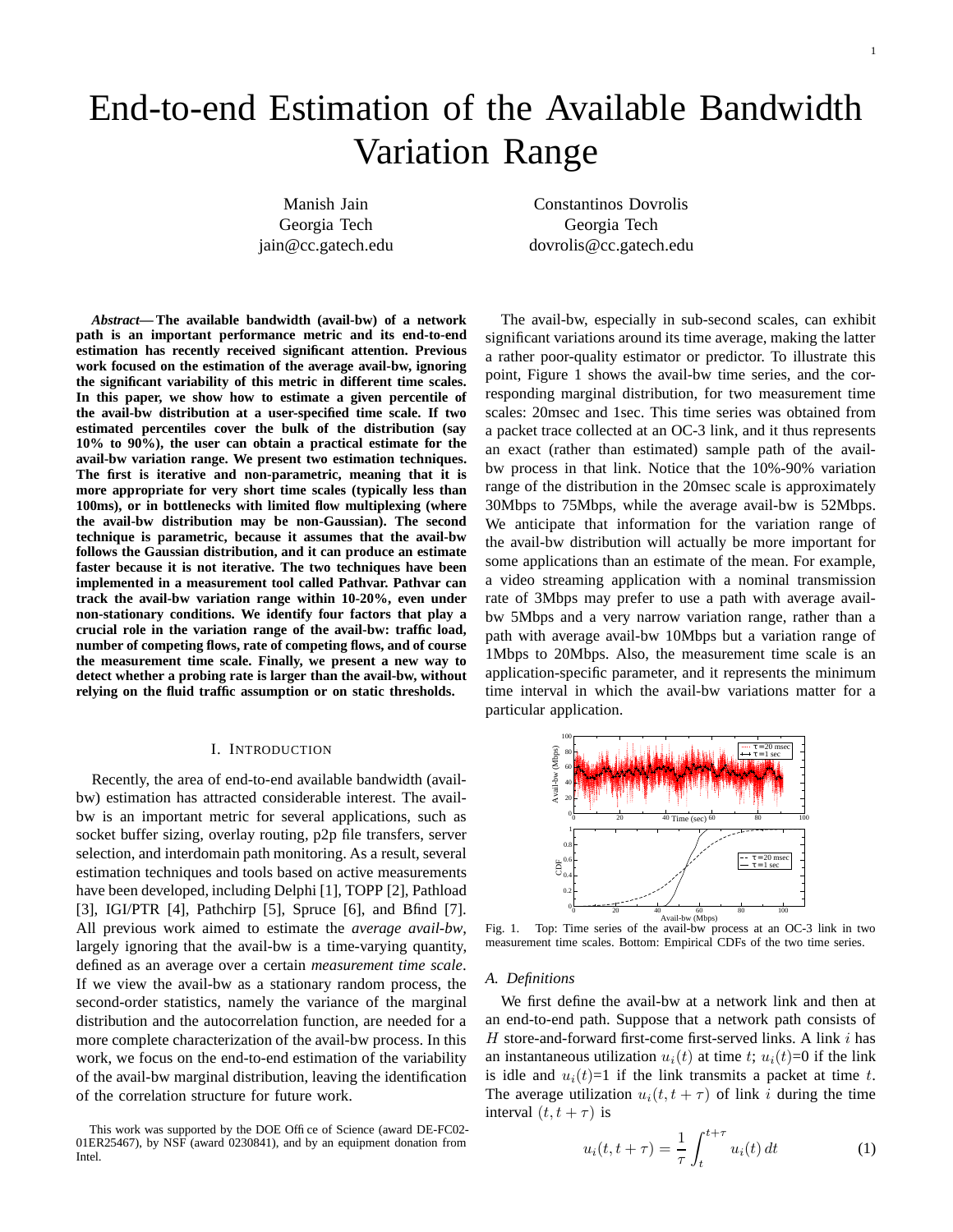We refer to  $\tau$  as the *measurement time scale*.

The available bandwidth  $A_i(t, t+\tau)$  of link i during the time interval  $(t, t + \tau)$  is defined as the average residual capacity in that interval,

$$
A_i(t, t + \tau) = C_i[1 - u_i(t, t + \tau)]
$$
 (2)

Consider now a network path that traverses a sequence of H links. The end-to-end available bandwidth  $A(t, t + \tau)$  of the network path during  $(t, t+\tau)$  is defined as the minimum availbw among the  $H$  links in the same interval,

$$
A(t, t + \tau) = \min_{i=1...H} A_i(t, t + \tau)
$$
 (3)

We refer to the link with the minimum avail-bw as *tight link* and denote its capacity by  $C_t$ . The link with the minimum capacity is referred to as *narrow link* and has a capacity  $C_n$ . Note that, in general, the narrow and tight links can be different. Also, all existing avail-bw estimation techniques assume that the tight link has much lower avail-bw than the other links. Otherwise, the path avail-bw may be limited by more than one links. Furthermore, if there are multiple bottlenecks in a path then all existing avail-bw estimation techniques suffer from underestimation errors [8]. In this paper, we adopt the assumption that the path has a clearly distinguishable tight link, meaning that the avail-bw in all other links is significantly larger.

The average end-to-end avail-bw  $A(t, t + \tau)$  is a function of time  $t$  and therefore it can be viewed as a random process  $A_{\tau}(t)$ , where  $\tau$  is the measurement time scale. If we assume that this process is stationary and identically distributed along the time axis, then at any time instant  $t$  the process is described by the same random variable  $A_{\tau}$ . Let  $F_{\tau}(a)$  be the cumulative distribution function of  $A_{\tau}$ , where  $F_{\tau}(a) = P(A_{\tau} \le a)$ . The p-th percentile of the avail-bw random variable  $A_{\tau}$ , with  $p \in$  $(0, 1)$ , is the value  $A^p_\tau$  such that  $F_\tau(A^p_\tau) = p$ ; in the rest of the paper we assume that  $A^p_\tau$  is unique.

Our main objective in this paper is to estimate the variability of  $A_{\tau}$ . One possibility could be to estimate the variance of  $A_{\tau}$ . That would be the obvious variability metric if we knew that the avail-bw distribution is symmetric around the mean and close to Gaussian. A more general metric, however, is a percentile-based definition of variability. Specifically, if  $p^L$ is a low probability and  $p<sup>H</sup>$  is a high probability, then we can define the variation range of  $A_\tau$  as the interval  $[A_\tau^L, A_\tau^H]$ , where  $A_{\tau}^{L}$  and  $A_{\tau}^{H}$  are the  $p^{L}$  and  $p^{H}$  percentiles of  $A_{\tau}$ , respectively. In the rest of this paper, unless noted otherwise, we assume that the user is interested in the 10%-90% variation range, i.e.,  $p^L$ =0.1 and  $p^H$ =0.9. Of course the actual definition of the variation range would be application-specific.

Some further discussion on the relation between the measurement time scale  $\tau$  and the variability of the avail-bw process is important. The mean of  $A_\tau$  does not depend on  $\tau$ . The variance  $\sigma_{\tau}^2 = \text{Var}[A_{\tau}]$ , however, depends strongly on  $\tau$  and on the correlation structure of the random process  $A_{\tau}(t)$ . In general, as  $\tau$  increases, the variance  $\sigma_{\tau}^2$  decreases. The speed with which the variance decreases, however, depends on the correlation structure of the underlying process. For instance, the variance of a self-similar process decreases much more

slowly with  $\tau$  than the variance of an IID process [9]. We return to this point in §VII-C.

#### *B. Related Work*

As previously mentioned, the existing avail-bw measurement techniques aim to estimate the average avail-bw. These techniques have been classified in two categories [8]. First, in *direct probing* techniques, each probing packet stream results in a sample of the avail-bw process. Assuming that the probing rate  $R_i$  is larger than the avail-bw A during the probing stream, the obtained avail-bw sample is given by

$$
A = C_t - R_i \left(\frac{C_t}{R_o} - 1\right)
$$

where  $R_o$  is the output rate of the probing stream and  $C_t$  is the capacity of the tight link. The key point about *direct probing* schemes is that it directly samples the avail-bw process, as long as  $C_t$  is known and  $R_i > A$ . Delphi [1], IGI [4] and Spruce [6] are based on this approach. Direct probing assumes a fluid traffic model. Furthermore, direct probing assumes that the tight link is the same with the narrow link, and thus the capacity  $C_t=C_n$  can be estimated with standard packet-pair capacity estimation techniques [10]. Because of the limitations of the previous two assumptions, we do *not* use direct probing in this paper.

The second estimation approach is referred to as *iterative probing*. It includes TOPP [2], Pathload [3], Pathchirp [5], PTR [4], and Bfind [7]. In iterative probing, each probing stream is used to examine whether the stream's rate is larger than the avail-bw during the probing interval. The key idea is that if the output rate of a probing stream is smaller than the input rate, or if the one-way delays of consecutive packets in the stream show increasing trend, then the probing rate is larger than the avail-bw during the probing stream. An important difference with direct probing is that iterative probing does not require knowledge of the tight link capacity. The probing rate is varied either linearly or based on what happened in previous streams, until the probing process converges to an estimate of the average avail-bw. An exception to the previous description is Pathload [3]. Pathload was the first tool to consider the variability of avail-bw process and to report a variation range (called "grey region") rather than a point estimate. However, Pathload does not specify the percentiles that correspond to the grey region, and it does not allow the user to control the desired percentiles or the measurement time scale.

A related area in the literature is that of traffic modeling and analysis, and in particular, the measurement of the secondorder statistics (variance and autocorrelation) in various time scales using packet traces. That area, which started with the seminal Bellcore work [11], revealed that the traffic count process at a network link is asymptotically self-similar. The reader is referred to [9] for a survey of the related literature. Our approach and objectives in this work are significantly different. First, instead of passive traffic measurements at a single link we are interested in the active estimation of the avail-bw in an end-to-end path. Second, instead of focusing on the scaling properties of the avail-bw process, we focus on the variability of the marginal distribution at a given time scale.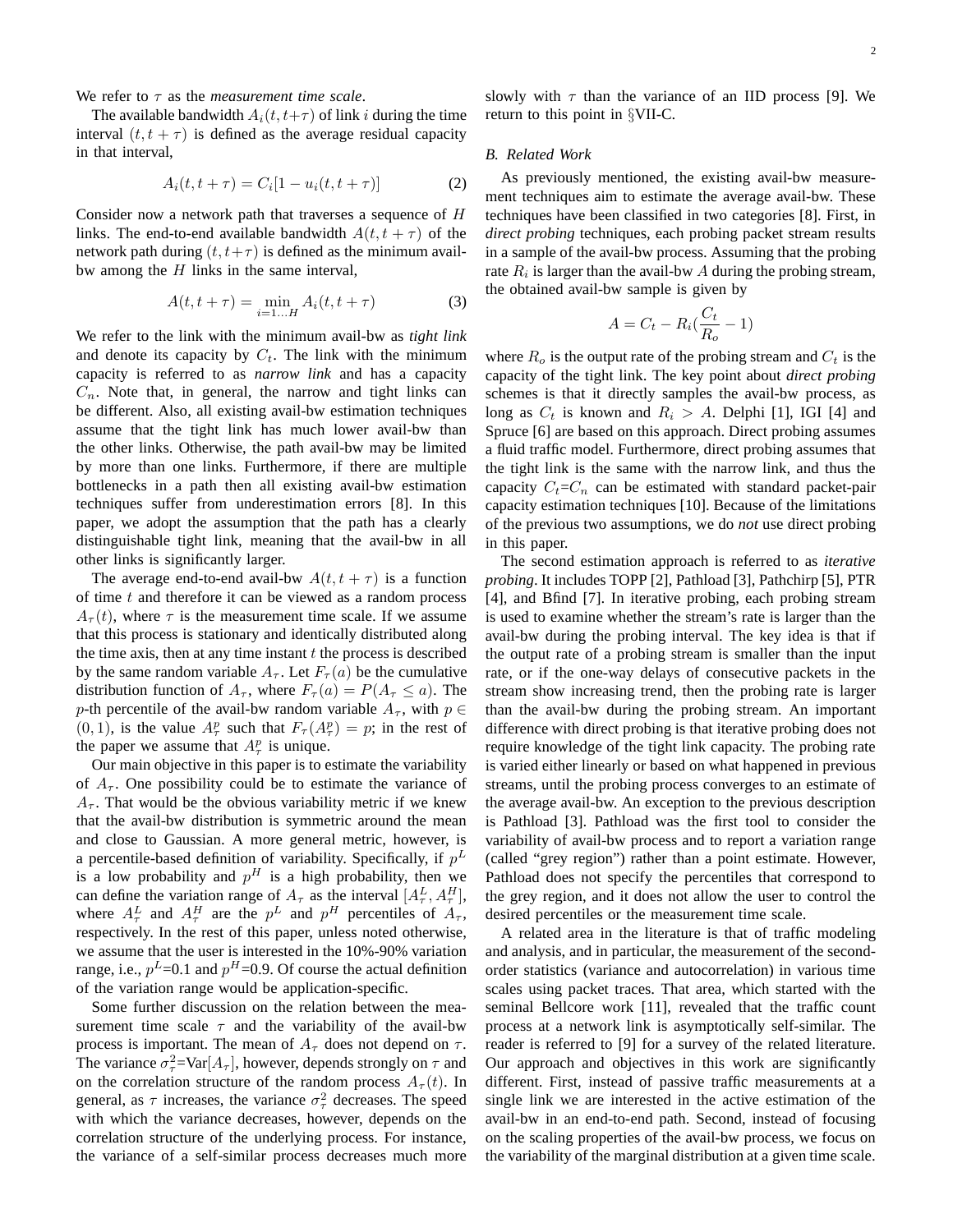Third, our high-level goal is to develop tools that can be used in practice to measure important path characteristics, rather than to statistically characterize or model network traffic.

## *C. Main Contributions and Overview*

In this paper, we first present a measurement technique, referred to as *percentile sampling*, that can associate a given probing rate with a percentile of the avail-bw distribution. We then use percentile sampling to design two estimation algorithms for the avail-bw variation range.

The first algorithm is iterative in nature. We refer to it as *non-parametric*, because it does not assume a specific avail-bw distribution. The non-parametric algorithm is more appropriate for very short values of the measurement time scale (typically less than 100msec) or in bottlenecks with limited flow multiplexing, where the avail-bw distribution may be non-Gaussian.

The second algorithm is parametric, because it assumes that the avail-bw follows the Gaussian distribution. This assumption is typically valid when  $\tau > 100{\text -}200$  msec and when the tight link carries a significant amount of aggregated traffic [12]. The parametric algorithm can produce an estimate faster than the non-parametric algorithm because it is not iterative.

The two estimation algorithms have been implemented in a measurement tool called Pathvar. We have validated Pathvar with simulations and testbed experiments using realistic Internet traffic. Pathvar can track the actual avail-bw variation range within 10-20%, even under non-stationary conditions.

Pathvar also uses a novel mechanism to detect whether a probing rate is larger than the avail-bw. This is a central problem in avail-bw estimation. The proposed mechanism does not rely on the fluid traffic assumption or on static thresholds, which are limitations of previous work.

Finally, we focus on four factors that can significantly affect the variation range of the avail-bw. These factors are the traffic load, number of competing flows, rate of competing flows, as well as the measurement time scale. The results of that study explain why the avail-bw appears as less or more variable depending on the load conditions and the degree of statistical multiplexing at the tight link.

The rest of the paper is structured as follows. The percentile sampling technique is described in §II. §III presents the non-parametric estimation algorithm, while §IV presents the parametric algorithm. §V describes how to determine whether a probing rate is larger than the avail-bw. The implementation of Pathvar, and a few typical validation results, are summarized in §VI. Finally, we examine the four factors that affect the variability of the avail-bw process in §VII. We conclude in §VIII.

## II. PERCENTILE SAMPLING

In this section, we first describe the basic technique of percentile sampling, which forms the basis of the proposed estimation algorithms in the next two sections. A number N of probing streams of duration  $\tau$  and rate R are sent to a path. Each stream provides an indication of whether the avail-bw in the corresponding time interval is higher than  $R$ . The resulting N binary samples are used to estimate the percentile of the avail-bw distribution that corresponds to rate  $R$ . We also derive the required number of samples  $N$  for a given maximum error, assuming independent sampling.

## *A. Basic idea*

Consider a network path. The avail-bw random process measured in time scale  $\tau$  is  $A_{\tau}(t)$ . As mentioned in the Introduction, we assume that this process is stationary and identically distributed. Given the previous assumptions, we can focus on the random variable  $A_{\tau}$  and on its time-invariant marginal distribution  $F_{\tau}$ .

The sender transmits a probing packet stream of rate  $R$ and duration  $\tau$  during  $(t, t + \tau)$  to the receiver. If M is the packet size, then the interarrival between successive packets is  $M/R$  and the number of probing packets is  $\lceil \frac{\tau R}{M} \rceil$ . The availbw during  $(t, t + \tau)$  is given by a realization of the random variable  $A_{\tau}$ . The receiver classifies the stream as *type-G* if it infers that the probing rate R is *greater* (or equal) than  $A_{\tau}$ . Otherwise, the stream is classified as *type-L* (for "lower"). The classification of a stream as type-G or type-L is the subject of §V; for now we just note that this classification can be performed based on statistical analysis of the one-way delays of the stream's probing packets.

We use the indicator variable  $I(R)$  to represent whether a stream is of type-G  $(I(R) = 1)$  or type-L  $(I(R) = 0)$ . If  $F_{\tau}(a)$  is the Cumulative Distribution Function (CDF) of  $A_{\tau}$ , we have that

$$
I(R) = \begin{cases} 1 & \text{with probability } F_{\tau}(R) \\ 0 & \text{with probability } 1 - F_{\tau}(R) \end{cases}
$$

So, the expected value of  $I(R)$  is  $E[I(R)] = F_{\tau}(R)$ .

A single probing stream can only tell us if the probing rate  $R$ is greater than the realization of the avail-bw random variable in the corresponding time interval. To accumulate  $N$  such samples, the sender transmits  $N$  identical probing streams<sup>1</sup>. The indicator variable for each stream is denoted by  $I_i(R)$ . Because different streams will sample different realizations of  $A_{\tau}$ , some streams may be classified as type-G and others as type-L. Let  $I(R, N)$  be the number of streams of type-G, i.e.,  $I(R, N) = \sum_{i=1}^{N} I_i(R)$ . The expected value of  $I(R, N)$  is

$$
E[I(R,N)] = \sum_{i=1}^{N} E[I_i(R)]
$$
  
=  $F_{\tau}(R)N$  (4)

The following proposition summarizes the basic idea of percentile sampling:

*Proposition 1:* For a stationary avail-bw process, the fraction  $I(R, N)/N$  of type-G probing streams of rate R is an unbiased estimator of  $p = F<sub>\tau</sub>(R)$ .

Proposition 1 provides us with a mapping from a given probing rate  $R$  to the corresponding cumulative probability in the avail-bw distribution. Since our goal is to estimate a given percentile of the avail-bw distribution, we are interested

<sup>&</sup>lt;sup>1</sup>The time period between streams should be sufficiently long for the streams to not get queued behind each other while in transit.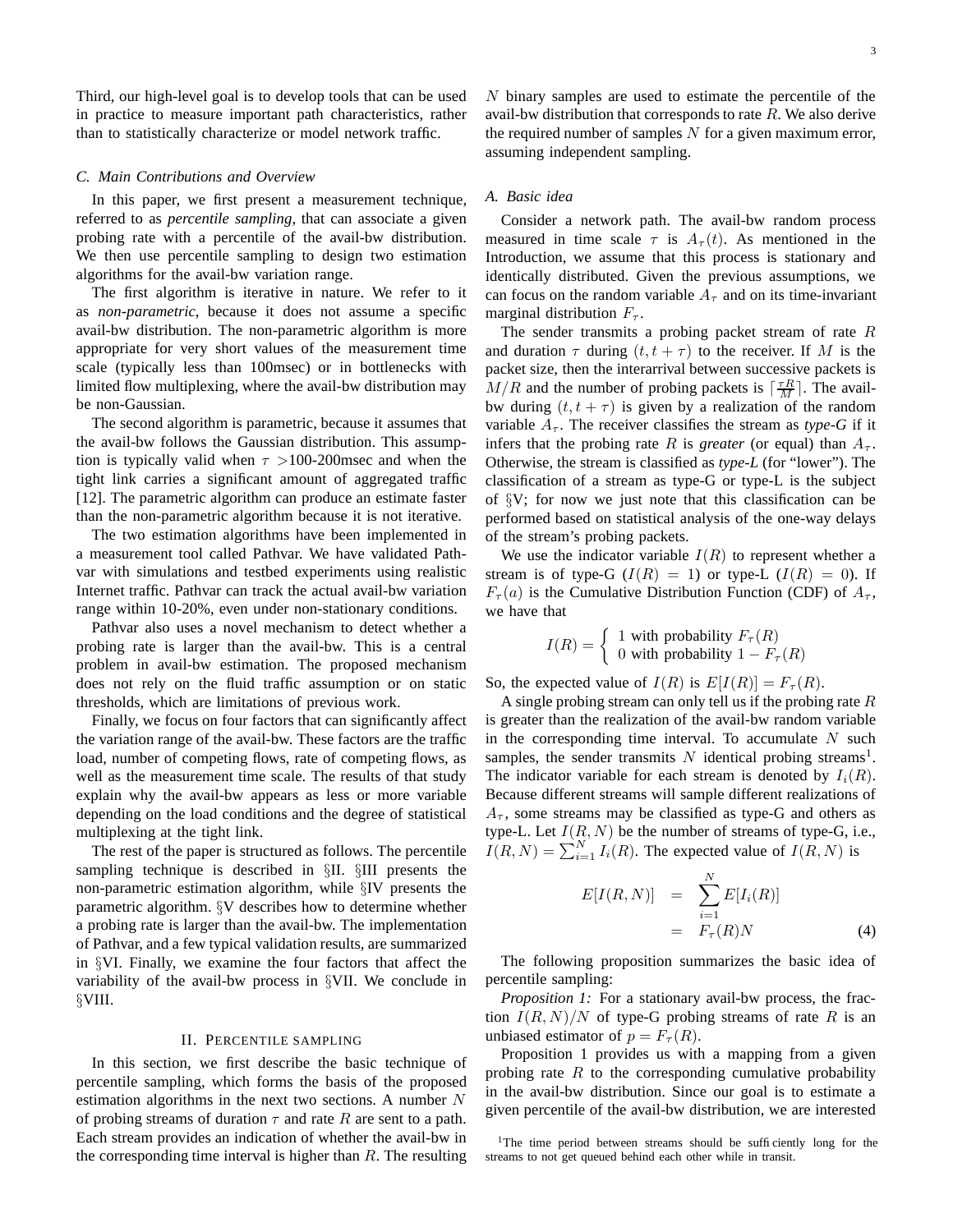

in the inverse mapping, from a certain probability to the corresponding probing rate. We present two algorithms that perform this inverse mapping in §III and §IV.

It is important to note that Equation (4) does not require the statistical independence of the  $N$  avail-bw samples. Therefore, Proposition 1 can be used even without information about the (generally complex and unknown) correlation structure in the process  $A_{\tau}(t)$ .

## *B. How large should* N *be?*

Proposition 1 refers to the expected value of  $I(R, N)$ . The obvious question is how large should the sample size  $N$  be so that the fraction  $I(R, N)/N$  is a good approximation of  $F_{\tau}(R)$ ? In this section, we derive the minimum value of N that is required for a given error tolerance.

Suppose that we aim to estimate the p-th percentile of  $A_{\tau}$ , denoted by  $A^p_\tau$ . Let  $\rho$  be the maximum allowed percentile error in the estimation of  $A^p_\tau$ . This means that probing rate R would be an acceptable estimate of  $A^p_\tau$  if the corresponding fraction  $I(R, N)/N$  is between  $p - \rho$  and  $p + \rho$ . So, a rate R will be correctly mapped to the *p*-percentile as long as

$$
Prob[N(p - \rho) \le I(R, N) \le N(p + \rho)] > 1 - \epsilon
$$
 (5)

where  $\epsilon$  is a small mis-classification probability.

To derive the previous probability, we need to make the additional assumption that the binary outcomes  $I_i(R)$  of the N probing streams are independent. If that is the case, then  $I(R, N)$  follows the binomial distribution with a success probability of  $F_\tau(R)$ . So, the probability that i out of N streams are of type-G is given by

$$
P[I(R, N) = i] = \binom{N}{i} F_{\tau}(R)^{i} [1 - F_{\tau}(R)]^{N-i} \tag{6}
$$

From Equations (5) and (6), we can calculate the minimum value  $N_{min}$  of streams required for a given error tolerance  $\rho$  and a given mis-classification probability  $\epsilon$ . The probability  $F_{\tau}(R)$  is determined based on the percentile that we aim to estimate. For instance, if we are interested in the 90% percentile then  $F_{\tau}(R)$ =0.9. Figure 2 shows  $N_{min}$  as a function of  $\rho$  for  $\epsilon$ =0.05 and for estimating the 90% percentile. As expected, N increases quickly as we decrease the error threshold  $\rho$ . Specifically, as  $\rho$  becomes less than 4%, we need more than 100 samples (or probing streams).

In practice, generating a large number of probing streams increases the measurement overhead and it slows down the estimation process. Our objective in this work is to design a measurement tool that can track the avail-bw variation range in real time, even if the latter changes with time. For this reason, we prefer to use a relatively small number of probing streams, even if the resulting error tolerance  $\rho$  is significant. Specifically, in the rest of the paper we typically use  $N =$  $40 - 50$  streams, limiting the maximum percentile error  $\rho$  to about 0.05-0.06.

## III. NON-PARAMETRIC ESTIMATION

In this section, we present a simple iterative algorithm for the estimation of the variation range  $[A_\tau^L, A_\tau^H]$  in a given time scale  $\tau$ . We refer to the following algorithm as *non-parametric*, in the sense that it does not assume a specific marginal distribution for the underlying avail-bw, or, equivalently, for the traffic at the tight link.

#### *A. Algorithm*

Suppose that we want to first estimate the higher bound  $A_\tau^H$  of the variation range. If  $A_\tau^H$  is the p-th percentile, then  $p = F_{\tau} (A_{\tau}^{H})$ . The basic idea in the following algorithm is to iteratively adjust the probing rate  $R$  so that, based on Proposition 1, the fraction of probing streams that are of type-G is approximately p.

Specifically, in the  $n$ -th iteration of the algorithm the sender transmits N streams of rate  $R_n$  to the receiver. The receiver classifies each stream as type-G or type-L, and calculates the fraction  $f_n = I(R_n, N)/N$  of streams that are of type-G. Based on Proposition 1, the expected value of  $f_n$  is equal to  $F_{\tau}(R_n)$ . So, if the rate  $R_n$  is close to the target percentile  $A_\tau^H$ , we expect that  $f_n$  would be approximately equal to p. Similarly, if  $R_n$  is larger than  $A_\tau^H$  then  $f_n$  is expected to be higher than p, while if  $R_n$  is less than  $A_\tau^H$  then  $f_n$  is expected to be lower than p. The information about  $f_n$  is delivered back to the sender, which then sets the probing rate  $R_{n+1}$ accordingly.

In more detail, if  $f_n$  is within  $p \pm \rho$ , where  $\rho$  is a maximum percentile error, the rate  $R_n$  is reported as an estimate of the p-th percentile and the probing rate remains the same, i.e.,  $R_{n+1} = R_n$ . If  $f_n > p + \rho$ , the sender needs to reduce the probing rate. Similarly, if  $f_n < p - \rho$ , the sender needs to increase the probing rate. The probing rate ratio  $R_{n+1}/R_n$ in the next iteration is based on the difference  $f_n - p$ . This is just a heuristic, but it is reasonable given that we do not have additional information about the shape of the underlying avail-bw distribution.

To avoid strong oscillations, we impose an upper bound on the rate variation between two successive iterations through a parameter b. A larger value of b allows faster convergence, especially under non-stationary conditions, but it also increases the estimation error. As will be shown later, a value of  $b$ around 0.10-0.20 is a good trade-off between accuracy and responsiveness, at least based on our validation experiments.

Algorithm III.1 shows the pseudo-code of the nonparametric algorithm. The input parameters are the number of streams  $N$ , the probability  $p$  that corresponds to the desired percentile, and the error tolerance  $\rho$ . To measure the variation range  $[A_\tau^L, A_\tau^H]$ , the algorithm is executed twice in each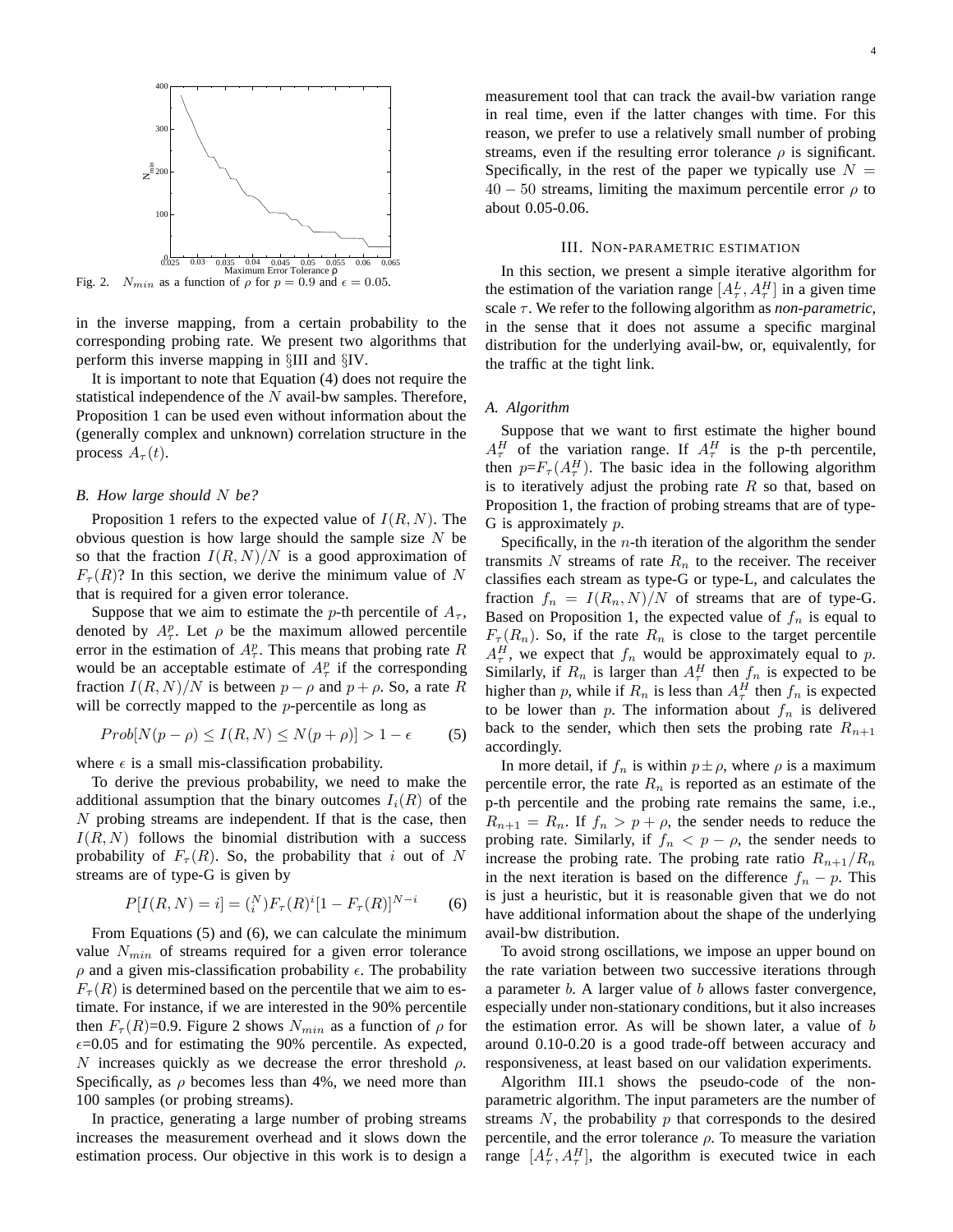iteration: N streams with probing rate  $R^H$  to estimate  $A^H_\tau$  $(p = p<sup>H</sup>)$  and another set of N streams with rate  $R<sup>L</sup>$  to estimate  $A^L_\tau$  ( $p = p^L$ ). The two sets of streams can be interleaved so that the reported estimates of the variation range cover the same time interval.

The non-parametric algorithm is iterative, and so it will be unable to track the avail-bw variation range if the latter does not remain roughly constant during at least a few iterations. The total probing duration for each iteration of the previous algorithm is  $2N(\tau + T_{idle})$ , where  $T_{idle}$  is the idle time which may be introduced between successive streams to reduce intrusiveness. For  $N=50$ ,  $\tau=20$ msec, and  $T_{idle}=80$ msec, two successive iterations of the previous algorithm will sample the same avail-bw distribution as a long as the underlying avail-bw process remains stationary for at least 10 seconds.

| <b>Algorithm III.1:</b> NON-PARAMETRIC $(N, p, \rho)$                                                                                                                            |
|----------------------------------------------------------------------------------------------------------------------------------------------------------------------------------|
| repeat<br>Send N streams of duration $\tau$ at rate $R_n$                                                                                                                        |
| $I(R_n, N) \leftarrow 0$<br>for $i \leftarrow 1$ to $N$<br>do $\begin{cases}$ if stream[i] = type-G<br>then $I(R_n, N) \leftarrow I(R_n, N) + 1$<br>$f_n \leftarrow I(R_n, N)/N$ |
| if $f_n > p + \rho$<br>then $\begin{cases} diff \leftarrow MIN(b, f_n - p) \\ R_{n+1} \leftarrow R_n * (1 - diff) \end{cases}$                                                   |
| else if $f_n < p - \rho$<br><b>then</b> $\begin{cases} diff \leftarrow MIN(b, p - f_n) \\ R_{n+1} \leftarrow R_n * (1 + diff) \end{cases}$                                       |
| else $\begin{cases} R_{n+1} \leftarrow R_n \\ output R_n \end{cases}$                                                                                                            |

#### *B. Estimation with non-stationary load in single-hop path*

In this section, we show examples of how the previous algorithm performs in a single-hop path with non-stationary traffic load that includes level shifts and short spikes. To make sure that the traffic load is realistic, we use packet traces captured by NLANR-MOAT at various OC-3 links (BWY-1063326722-1, COS-1049166362 and BWY-1063304167-1) [13]. Since we know the actual traffic load, we can calculate the exact 10%-90% percentiles of the avail-bw distribution, and so we can validate the previous estimation algorithm. In the following, the measurement time scale  $\tau$  is 100msec. In the experiments of this section we make sure that the the classification of streams in type-G or type-L is always correct, by comparing the actual avail-bw in each probing interval with the probing rate.

To create non-stationary traffic loads, we merge different NLANR traces. Each trace is 90sec long, while the avail-bw



Fig. 3. Actual and estimated variation range when  $b=0.05$ 



Fig. 4. Actual and estimated variation range when  $b=15$ 

process in each trace is stationary. The non-stationary traffic time series shown in Figure 3 and 4 was composed as follows: trace-1 was "played-back" twice, followed by trace-2 twice, followed from 20sec of trace-3 (to create the spike that occurs at t=360sec), and finally 50sec of trace-2 again.

The time series of the actual 10%-90% variation range was measured by segmenting the traffic trace in successive intervals of length  $2N\tau$ . At each segment, we calculate the empirical CDF of the avail-bw measured in time intervals of length  $\tau$ . So, each successive interval of length  $2N\tau$  results in a single measurement of the actual variation range in the time scale  $\tau$ . The corresponding estimated variation range is inferred from the previous non-parametric algorithm using the same measurement time scale ( $\tau$ ) and measurement period ( $2N\tau$ ).

Figures 3 and 4 show the actual and the estimated 10%-90% variation range for two values of b. Notice that, overall, the estimation algorithm is able to successfully track the avail-bw variation range. During stationary time periods, the estimation error is less than 5%. The estimation errors are larger, however, during level shifts and short spikes.

The accuracy and responsiveness of the algorithm depend on  $b$ . The parameter  $b$  determines the maximum allowed rate variation in two successive iterations. When the availbw process is stationary, and the estimated variation range is already close to the actual variation range, a lower b performs better because it causes lower oscillations around the actual percentiles. For instance, the Root Mean Square Error (RMSE) of the estimated  $A_\tau^H$  during the first 180 sec of the trace in Figure 3 is 2.4 for  $b=0.05$  and 4.4 for  $b=0.15$ . The RMSE values for  $A_\tau^L$  are 2.1 and 3.6, respectively.

On the other hand, a higher value of  $b$  is better during initialization, or when the traffic load exhibits frequent level shifts or spikes. For instance, notice the spike that occurs in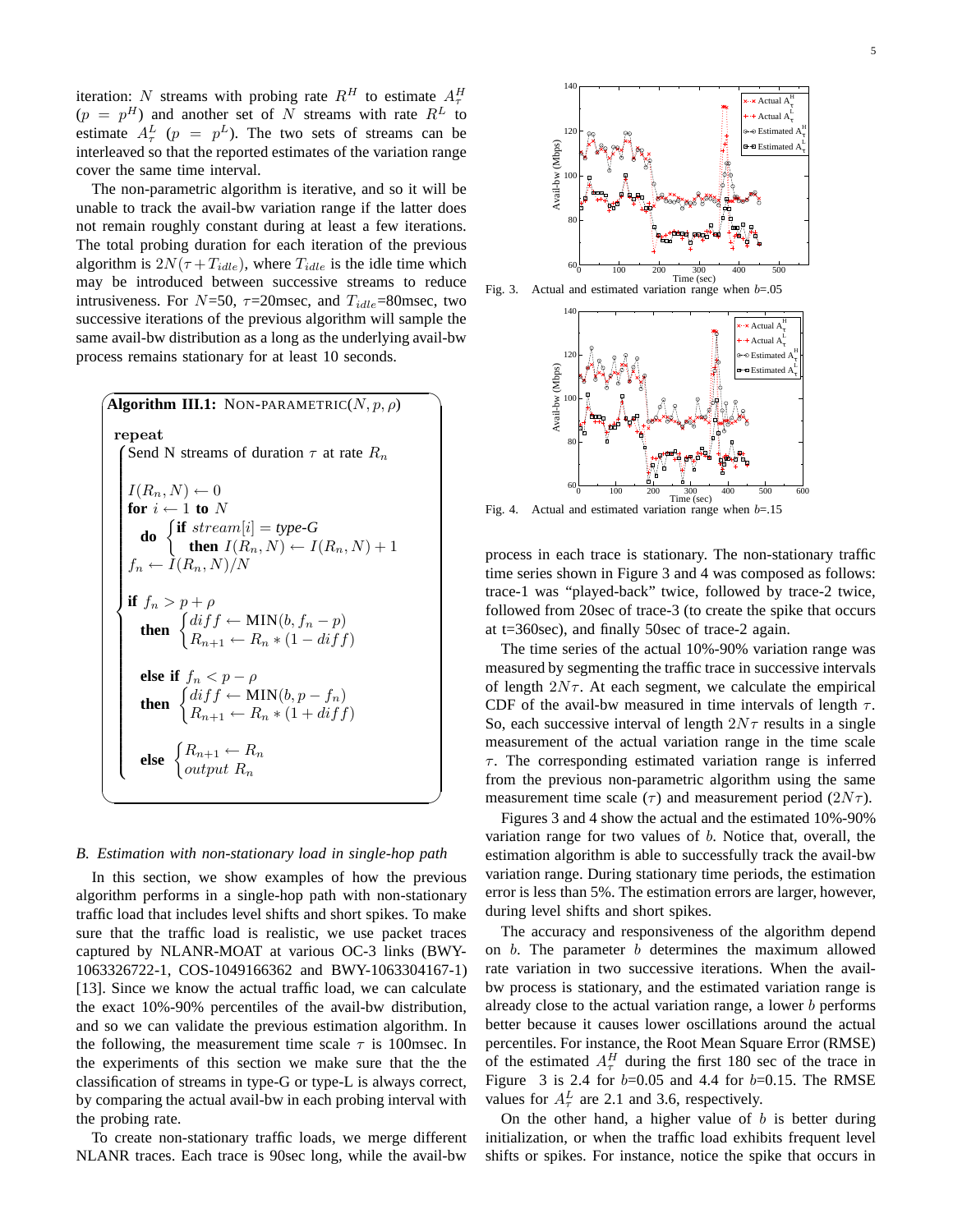the time interval [360,390] in Figures 3 and 4. Such an intense traffic spike can be due to a route flap or some form of network anomaly. With  $b=0.05$  the estimation algorithm does not track successfully the magnitude of the traffic spike, while with  $b=0.15$  the algorithm is much more responsive. We note that the selection of b should be made based on the nature of the network path that is to be monitored. As it happens with most estimation tools, their accuracy depends on the calibration of certain parameters in the specific environment where these tools are to be used.

## IV. PARAMETRIC ESTIMATION

In this section, we present a parametric estimation algorithm that is based on the assumption that the avail-bw marginal distribution is Gaussian. This is a reasonable assumption for links with a large degree of flow multiplexing (high "vertical aggregation") and for sufficiently long measurement time scales  $\tau$  (high "horizontal aggregation"). The Gaussian assumption in the context of network traffic and the required degrees of vertical and horizontal aggregation have been examined in [12] and the references therein. Specifically, the measurements presented in [12] show that the vertical aggregation of at least 25 users, with an aggregate average traffic rate of 25Mbps, is a good fit with the Gaussian model in time scales that are longer than 128msec. Also, the Gaussian model is a good approximation when the measurement time scale is longer than 1sec and the aggregate average rate is as small as a few Mbps. When it is not likely that the previous conditions hold, the nonparametric algorithm of the previous section should be used instead.

#### *A. Algorithm*

A Gaussian distribution is completely described by its mean and variance. Furthermore, the knowledge of any two percentiles of the Gaussian distribution is sufficient to compute the mean and variance. The basic idea in the following algorithm is to estimate two arbitrary percentiles of the availbw distribution based on Proposition 1. Then, we use these two percentiles to estimate the mean and variance of  $F_{\tau}$ , and finally we estimate the user-specified variation range  $[A_\tau^L, A_\tau^H]$ .

In more detail, suppose that the avail-bw distribution has mean  $\mu$  and variance  $\sigma_{\tau}^2$  in the time scale  $\tau$ . Exactly as in the non-parametric algorithm, the sender generates  $N$  probing streams of rate  $R_1$  and then it calculates the fraction  $f_1$ of streams that are of type-G. Based on Proposition 1, the expected value of this fraction is equal to the cumulative probability  $F_{\tau}(R_1)$  that corresponds to rate  $R_1$ . So, if N is sufficiently large, we expect that  $f_1 \approx F_\tau(R_1)$ . The previous process is repeated for a different probing rate  $R_2$ , resulting in an additional constraint  $f_2 \approx F_\tau(R_2)$ . With the previous two constraints, we can then calculate the standard deviation and the mean of  $F_{\tau}$  as follows:

$$
\sigma_{\tau} = \frac{R_1 - R_2}{\phi^{-1}(f_1) - \phi^{-1}(f_2)}\tag{7}
$$

$$
\mu = R_1 - \sigma_\tau \phi^{-1}(f_1) \tag{8}
$$

✍

where  $\phi^{-1}$  is the inverse of the standard normal distribution CDF. Finally, the percentiles that correspond to the variation range are:

$$
A_{\tau}^{H} = \mu + \sigma_{\tau} \phi^{-1}(p^{H})
$$
\n(9)

$$
A_{\tau}^{L} = \mu + \sigma_{\tau} \phi^{-1}(p^{L})
$$
 (10)

It is important to note that the probing rates  $R_1$  and  $R_2$  need not be equal to  $A_{\tau}^{H}$  or  $A_{\tau}^{L}$ , respectively. Instead, it is sufficient to choose  $R_1$  and  $R_2$  so that the corresponding percentiles  $p_1$  and  $p_2$  are significantly different, i.e.,  $|p_1 - p_2| > \rho$ . Furthermore, we can choose  $R_1$  and  $R_2$  so that they are at the left half of the Gaussian distribution. Doing so reduces the intrusiveness of the measurements, because the probing streams are of lower rate than the average avail-bw.

In practice, the probing rates  $R_1$  and  $R_2$  can be chosen to track two low percentiles, say the 20% and the 40%. This can be achieved by adjusting the two rates at the end of each repetition of the algorithm, based on the estimated Gaussian distribution. Notice that even with this optimization, the parametric algorithm remains non-iterative because the estimate of the variation range in each repetition of the algorithm does not depend on the estimate in the last repetition.

The pseudo-code for the parametric algorithm is given in Algorithm IV.1. As in the non-parametric algorithm, the transmission of the  $N$  streams of rate  $R_1$  can be interleaved with the streams of rate  $R_2$ .

 $\sqrt{2}$ **Algorithm IV.1:** PARAMETRIC( $N, p^H, p^L, p_1, p_2$ ) repeat Send N streams of duration  $\tau$  at rate  $R_1$  Send N streams of duration  $\tau$  at rate  $R_2$  $I(R_1, N) \leftarrow 0$ **for**  $i \leftarrow 1$  **to** N **do**  $\begin{cases} \textbf{if } stream[i, R_1] = type-G \end{cases}$ **then**  $I(R_1, N) \leftarrow I(R_1, N) + 1$  $f_1 \leftarrow \tilde{I}(R_1, N)/N$  $I(R_2, N) \leftarrow 0$ <br>for  $i \leftarrow 1$  to N **for**  $i \leftarrow 1$  **to** N **do**  $\begin{cases} \textbf{if} \text{ stream}[i, R_2] = \text{type-}G \end{cases}$ **then**  $I(R_2, N) \leftarrow I(R_2, N) + 1$  $f_2 \leftarrow I(R_2, N)/N$  $\sigma_{\tau} \leftarrow \frac{R_1 - R_2}{\phi^{-1}(f_1) - \phi^{-1}(f_2)}$  $\mu \leftarrow R_1 - \sigma_\tau \phi^{-1}(\tilde{f}_1)$  $A_\tau^H \leftarrow \mu + \sigma_\tau \phi^{-1}(p_\tau^H)$  $A_\tau^L \leftarrow \mu + \sigma_\tau \phi^{-1}(p^L)$  $R_1 \leftarrow \mu + \sigma_\tau \phi^{-1}(p_1)$  $R_2 \leftarrow \mu + \sigma_\tau \phi^{-1}(p_2)$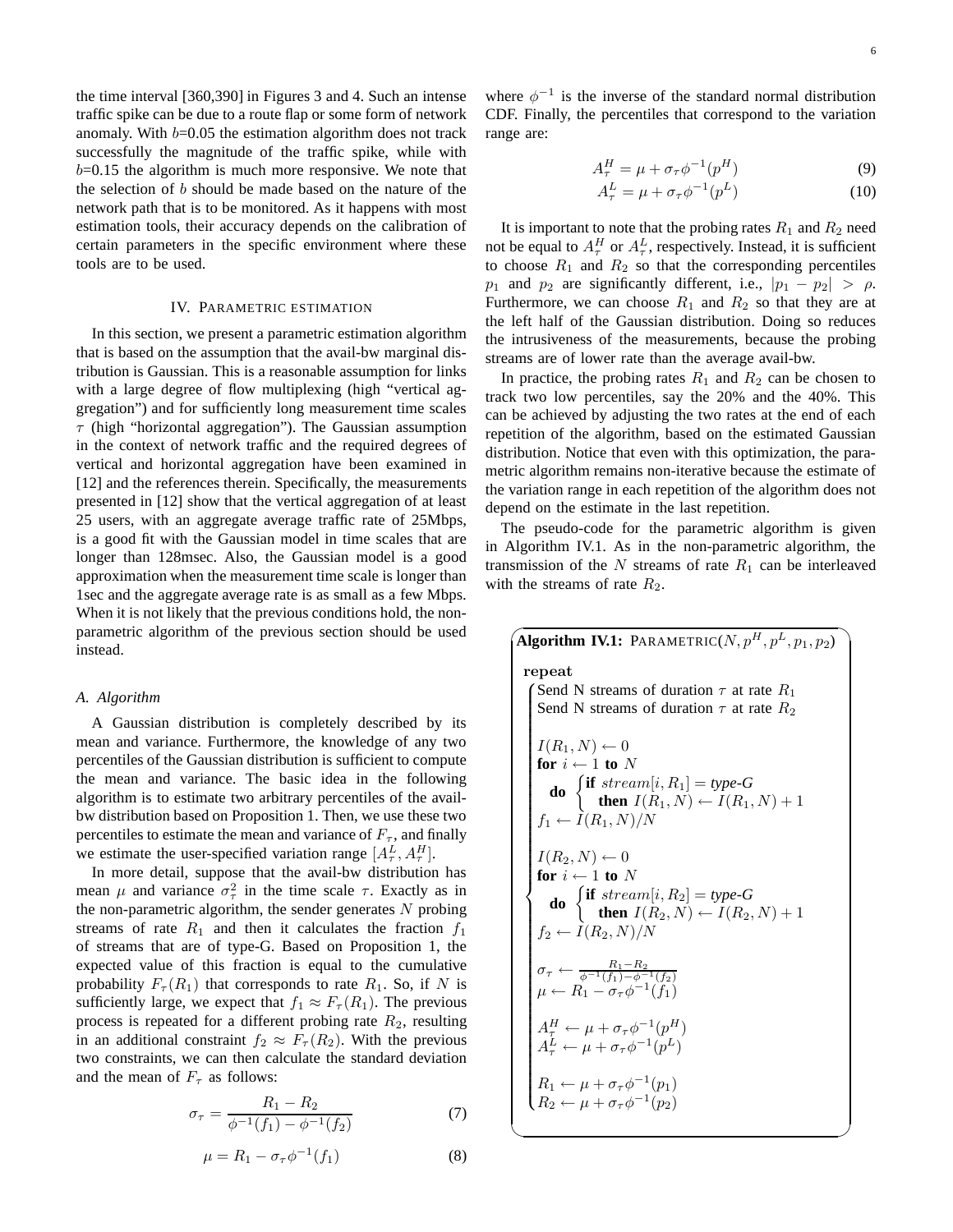

Fig. 5. Estimated and actual 10-90% variation range with Gaussian traffic.



Fig. 6. Estimated and actual 10-90% variation range with non-Gaussian traffic.

## *B. Validation examples*

In this section, we illustrate the accuracy of the parametric algorithm for both Gaussian and non-Gaussian availbw distributions. We are again interested in the 10%-90% variation range. The probing rates are chosen based on the 10% and 40% percentiles, i.e.,  $p_1=0.10$  and  $p_2=0.40$ . The actual variation range is measured by calculating the empirical CDF in successive time windows of legth  $2N\tau$ , as described in §III-B.

Figure 5 shows the actual and the estimated variation range for an OC-48 NLANR packet trace (IPLS-CLEV-20020814- 091000-1). The measurement time scale is  $\tau$ =250msec. To examine whether the avail-bw distribution is Gaussian in that time scale, we calculate the kurtosis and skewness of the corresponding distribution. A Gaussian random variable has a skewness of zero and a kurtosis of 3. In this trace, the skewnewss and kurtosis are 0.21 and 3.15, respectively, meaning that the avail-bw distribution is reasonably close to Normal even though it is not a perfect match. The main observation in Figure 5 is that the parametric algorithm can closely track the variation range within 5% or better. The RMSE for this trace is 1.1.

On the other hand, Figure 6 shows the actual and estimated variation range for an OC-3 packet trace (ANL-1070464136) that deviates significantly from the Gaussian model. The measurement time scale in this case is  $\tau = 50$ msec, while the skewness and kurtosis are 0.46 and 5.23, respectively. Although the parametric algorithm is still able to track the variation range, there is a non-negligible bias in the estimation of the lower percentile, and the estimation error is significantly larger (RMSE=4.9) compared to the case of Gaussian traffic.

#### V. PROBING RATE CLASSIFICATION

So far, we have assumed that the receiver can correctly infer whether a probing stream is of type-G or type-L, i.e., whether the stream's input rate  $R_i$  is larger than the avail-bw during the probing interval. We remind the reader that  $R_i$  is the constant rate with which the sender transmits probing packets to the receiver, while  $R_o$  is the average rate with which this packet stream arrives at the receiver. The techniques that have been used in the literature for comparing  $R_i$  with  $A_\tau(t)$  have some important limitations. Specifically, previous techniques are either based on the oversimplifying fluid traffic assumption, or they use static thresholds that should instead be path and load dependent. Here, we propose a new inference technique that does not have the previous two shortcomings.

The first existing approach to compare a probing rate with the avail-bw was reported in [2]. Assuming that the cross traffic follows the fluid model, i.e., ignoring the burstiness due to discrete packet sizes and random interarrivals, it is easy to show that  $R_i > A_\tau(t)$  if and only if  $R_o < R_i$ . This is true because, when the traffic follows the fluid model, the probing packets are queued in the tight link only when their input rate is sufficiently high to overload that link. This is not the case, however, without the fluid model assumption. In that case, queues build up even before the tight link becomes saturated, causing underestimation of the avail-bw. This issue has been recently studied in [14].

The second approach to compare  $R_i$  with  $A_\tau(t)$  is based on the time series of OWDs in a probing stream. This approach was first followed in [15]. The basic idea is that if  $R_i > A_\tau(t)$ then the OWDs of the probing packets should exhibit an increasing trend. This increasing trend in the delays is due to the queueing build-up at the tight link when its availbw is exhausted. This approach does not rely on the fluid model assumption, but its effectiveness strongly depends on the statistical technique and the related parameters that are used to infer the presence of an "increasing trend". In [15], the authors first filter out some OWDs that appear to be outliers. Then, they apply two statistical tests (Pairwise-Comparison-Test and Pairwise-Difference-Test) on the remaining time series to detect if the OWDs present an overall increasing trend or not. Both tests, however, require a key threshold. In [15], that threshold remains the same for all paths and load conditions.

In this paper, we also use the OWD approach to classify a stream as type-G or type-L. Instead of a static threshold, however, we propose an adaptive algorithm to detect the presence of increasing OWD trend. In more detail, suppose that a probing stream consists of  $K$  packets. Let  $D_i$  and  $A_i$ be the OWD and receive time of the  $i$ <sup>th</sup> packet, respectively. Then, the pairwise OWD slope  $S_{i,j}$  of two packets i and  $j < i$ of the stream is given by

$$
S_{i,j} = \frac{D_i - D_j}{A_i - A_j}
$$

We expect that if  $R_i > A_\tau(t)$ , then the OWDs of the probing stream will exhibit increasing trend due to queueing at the tight link, and so most of the  $S_{i,j}$  values will be positive. Otherwise, the  $S_{i,j}$  values will be randomly distributed around zero. To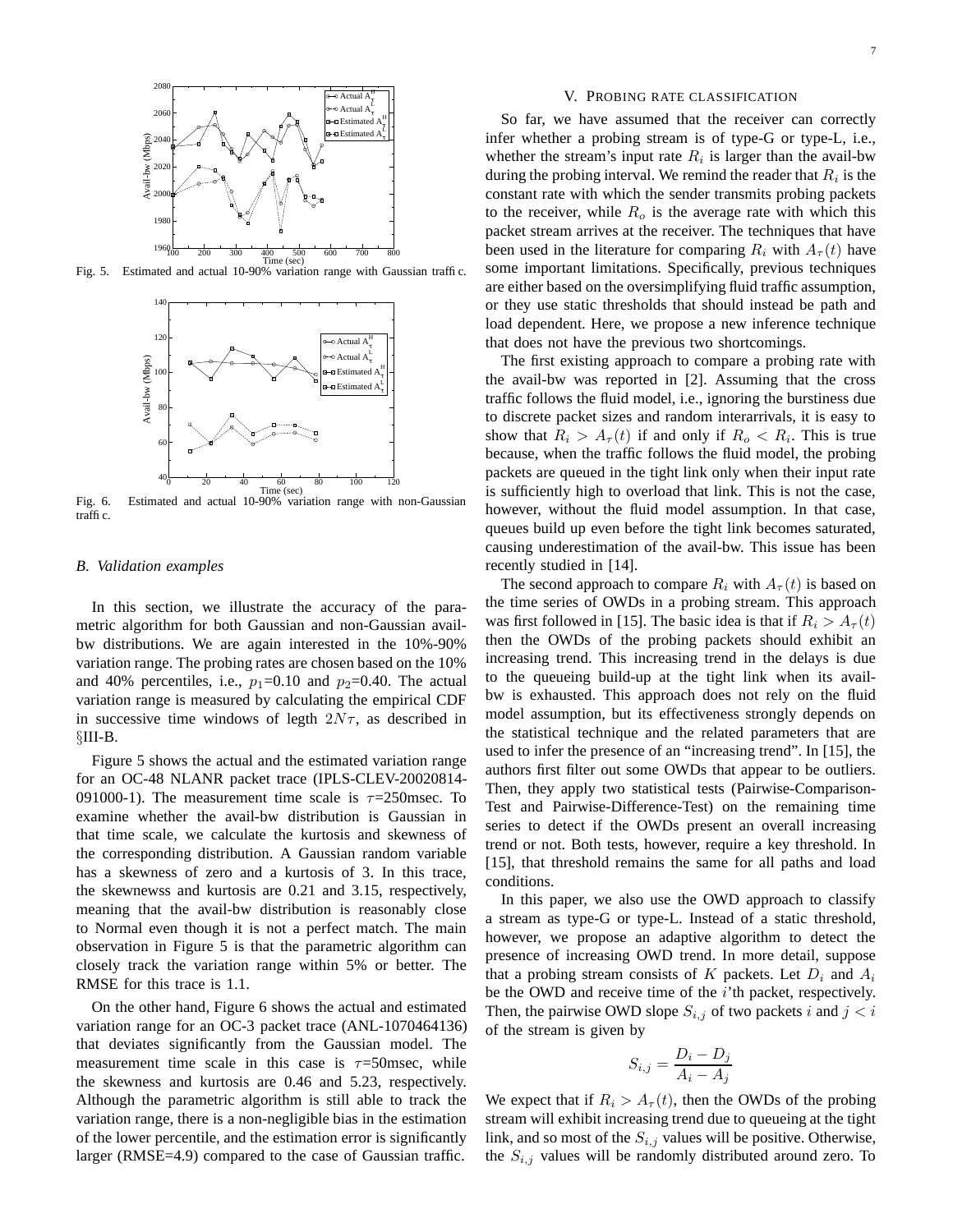filter out any outliers, and also to summarize the distribution of  $S_{i,j}$  into a point estimate, we work with the median S of the  $S_{i,j}$  values. Then, similarly with [15], we compare  $\tilde{S}$ with a threshold  $\beta \geq 0$ . If  $\tilde{S} \geq \beta$ , the corresponding stream is classified as type-G; otherwise, it is of type-L. The appropriate value of  $\beta$ , however, depends on the burstiness and the load intensity of the traffic in that path [8], [14]. So, instead of attempting to estimate an "optimal" but fixed  $\beta$ , we instead propose an adaptive algorithm for the selection of  $\beta$ . The basic idea behind this algorithm is that  $\beta$  should be chosen such that, if rate  $R$  is the  $p'$ th percentile of the avail-bw distribution, then the classification of  $N$  streams of rate  $R$  should report roughly  $pN$  streams of type-G.

Specifically, suppose that we transmit  $N$  streams of rate  $R_p$ . We compute the median slope of each probing stream, and then order the streams so that  $\tilde{S}_1$  is the lowest slope and  $S_N$  the highest. Now, suppose that we somehow know that rate  $R_p$  corresponds to the p'th percentile of the avail-bw distribution  $F_{\tau}$ . Then, based on Proposition 1, we expect that on the average,  $pN$  out of the N probing streams will be of type-G. So, the threshold  $\beta$  should be chosen so that it is

$$
\tilde{S}_{\lfloor pN \rfloor} \le \beta < \tilde{S}_{\lfloor pN \rfloor + 1} \tag{11}
$$

Otherwise, if  $\beta$  is chosen outside this range, the classification of streams in type-G or type-L will be biased and the  $p'$ th percentile will not be estimated correctly. In the following, we set  $\beta = \tilde{S}_{\lfloor pN \rfloor}$ .

Of course the issue with the previous approach is that in general we do not know any percentile of the avail-bw distribution; this is actually what we aim to infer. Consider however the following iterative approach, based on the principles of stochastic optimization. If we start with a "sufficiently good" value of  $\beta$ , then we can use the algorithms of §III or §IV to roughly estimate any given percentile of  $F_{\tau}$ . Then, we can use that information in adjusting  $\beta$  based on (11). The new value of  $\beta$  is probably better than the previous, given that it is based on the estimation of the underlying avail-bw distribution rather than on a fixed threshold.

The previous approach can be executed iteratively, adjusting  $\beta$  after each round of the algorithms of §III or §IV. After iteration *n*, the new threshold  $\beta_n$  can be determined based on a EWMA operator as follows

$$
\beta_n = \omega \tilde{S}_{\lfloor pN \rfloor} + (1 - \omega)\beta_{n-1} \tag{12}
$$

The use of EWMA, instead of just replacing  $\beta$  with  $\tilde{S}_{\lfloor pN \rfloor}$ after each iteration, aims to de-noise the estimation of  $\beta$ .

As it can happen with such adaptive algorithms, their convergence depends on the selection of the initial point and on the convergence parameters [16]. If the initial point is not in the vicinity of the global optimum, it is possible that the algorithm will converge to a local optimum. Also, if the convergence parameter (in our case, the parameter  $\omega$ ) is too large, the algorithm may fail to converge. Here, the convergence depends on the initial selection of  $\beta$  and on the parameter  $\omega$ . We determine the initial threshold  $\beta$  based on the statistical tests presented in [15]. The parameter  $\omega$  was tuned through simulations and is set to  $\omega$ =0.05. We do not claim however that these are optimal values or that the convergence of  $\beta$  to its optimal value is guaranteed.

Since the adaptive selection of  $\beta$  is coupled with the estimation of the avail-bw variation range, the two algorithms are jointly evaluated in §VI. Here we simply present two examples of how the adaptive selection of  $\beta$  can succeed or fail to accurately estimate a certain percentile of the availbw distribution (see Figures 7 and 8, respectively). These results were obtained from testbed experiments with tracedriven cross traffic (the experimental setup is described in more detail in §VI). We emphasize that the cases of failed convergence are rare, at least in all our validation experiments and simulations. We show one such example however (in Figure 8) to demonstrate that a failure to converge to the optimal value of  $\beta$  can lead to a certain bias in the estimation of a given percentile.



Fig. 7. Example of successful convergence of  $\beta$ .



Fig. 8. Example of unsuccessful convergence of  $\beta$ .

#### VI. PATHVAR

We have implemented both the non-parametric and parametric estimation algorithms in a tool called *Pathvar*. Pathvar consists of two components: the sender is responsible for transmitting the probing streams, while the receiver analyzes the One-Way Delays (OWDs) in each stream and determines whether a stream is of type-G or type-L. The two peers use a TCP connection to reliably transfer control messages and UDP datagrams for the probing streams. The number of streams N, stream duration  $\tau$ , and the avail-bw variation range probabilities  $(p^L, p^H)$  are the key Pathvar inputs.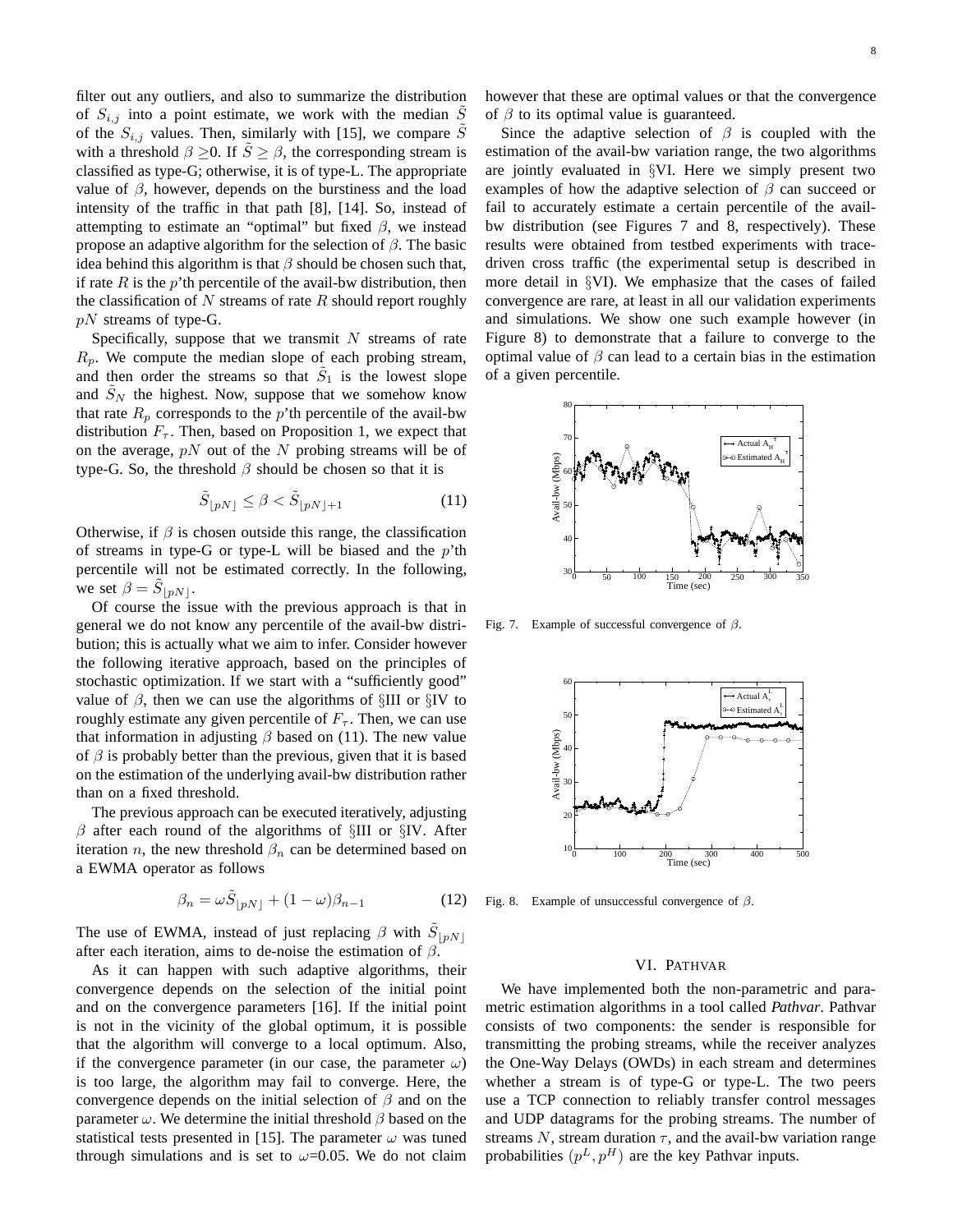N determines the number of probing streams of a certain rate  $R$  that the sender will transmit to the receiver in each iteration. As described in §II-B, N determines the accuracy with which we can infer the probability  $F_{\tau}(R)$  that corresponds to the probing rate  $R$ . Based on the results of  $\S$ II-B, Pathvar uses  $N = 40$  targeting for an error tolerance  $\rho = 0.05 - 0.06$  in the estimation of  $F_{\tau}(R)$ . The stream duration  $\tau$  determines the measurement time scale for the average avail-bw, and it has to be chosen by the user based on the application requirements. We note however that  $\tau$  should not be more than a few hundreds of milliseconds. The reason is that high-rate probing streams that last for too long can be network intrusive, causing congestion and packet losses.

Pathvar sends a total of 2N streams in each iteration: N streams at each of two different rates (as described in §III and §IV). A stream is sent only when the previous stream has been acknowledged by the receiver, meaning that the duration of each iteration is  $2N(\tau + RTT)$ , where RTT is the Round-Trip Time between the two peers. Additionally, the probing streams of the two rates are interleaved, i.e. a stream of rate  $R_1$ is followed by a stream of rate  $R_2$ , so that Pathvar probes the avail-bw distribution with the two rates almost simultaneously. After all  $2N$  streams are received, the receiving peer examines whether each stream is of type-G or type-L, as described in §V.

Pathvar invokes either the non-parametric or the parametric algorithm depending on the specified time scale  $\tau$ . If the latter is larger than 100msec, we prefer to use the parametric algorithm for three reasons. First, based on the measurement results of [12], we expect that in those time scales the availbw process will be sufficiently close to Normal. Second, with large values of  $\tau$ , and consequently with long probing streams, the parametric algorithm gives us the advantage that we can select lower probing rates, reducing the intrusiveness of the measurements. Third, the parametric algorithm is not iterative and so it is less dependent on the stationarity assumption; that assumption can be questioned when  $\tau$  is large.

In Pathvar, the sender timestamps each probing packet just before transmission. Upon arrival, the receiver records the arrival time and measures the OWD. The measured OWD differs from the actual OWD due to the clock offset between the two measurement peers. However, since we are only interested in the OWD differences, the clock offset does not affect the measurements as long as it is constant. The presence of clock skew does not affect Pathvar because the stream duration is less than a second, while the typical magnitude of clock skew in modern quartz clocks is in the order of only a few microseconds per second. Context switching is another source of errors in the OWD measurements because buffering of packets in the kernel adds a variable delay component in the measured OWDs. Pathvar implements simple techniques to detect context switching and remove its effects, similar with the techniques developed for Pathload [15]. Finally, in the current version of Pathvar, the initial probing rates have to be provided by the user based on past experience with the measured path.

#### *A. Testbed examples*

We have evaluated the accuracy of Pathvar with both simulations and testbed experiments. The tight link at the testbed is a Fast Ethernet segment between two switches. The traffic at the tight link is generated by replaying the aggregate packet stream observed in NLANR traces. So, the packet sizes and interarrivals are based on realistic Internet traffic. To create non-stationary traffic conditions, and in particular level shifts, we concatenate traces with significantly different load.



Fig. 9. Pathvar experiment with non-parametric algorithm.

Figure 9 shows the actual and estimated 10%-90% percentile range, measured in a time scale  $\tau$ =40msec, for a nonstationary traffic load. The estimation in Figure 9 is performed with the non-parametric algorithm  $(b=0.2)$ . A first observation is that, during the stationary epochs, Pathvar tracks the actual variation range within 10% or better. A second observation is that after level-shift events, the non-parametric estimation algorithm needs some considerable amount of time (100- 200sec) to reconverge to the correct variation range. This delay can be reduced by using a larger value of  $b$ , but with an associated cost in the accuracy of the estimation during stationary periods. A future improvement that we consider is to dynamically increase  $b$ , upon the detection of frequent level-shifts or other forms of non-stationarity, and to gradually decrease *b* when the avail-bw remains at the same level.



Fig. 10. Pathvar experiment with parametric algorithm.

In Figure 10, we use the parametric algorithm instead. The actual and estimated 10%-90% percentile range are measured in a time scale  $\tau = 250$ msec. The traffic load is non-stationary (generated from replaying multiple times a 90-sec NLANR trace), but with a marginal distribution that is quite close to the Gaussian model.

A first observation is that the tool needs about  $2N(\tau +$  $RTT$ )=55 seconds to generate each estimate of the variation range. Notice that this large latency is not an intrinsic characteristic of the parametric algorithm, but it is due to the large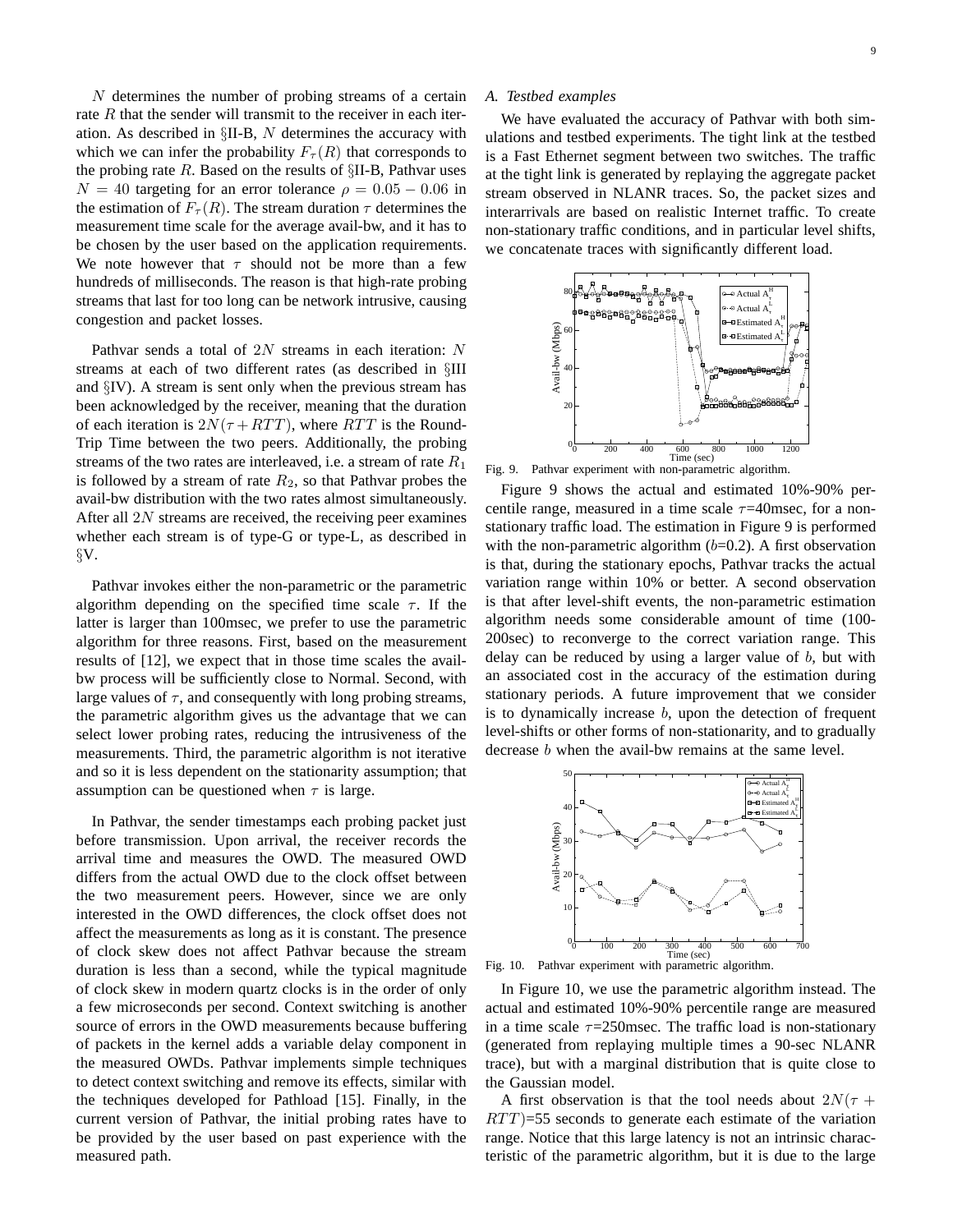measurement time scale  $\tau$  and the associated long duration of each probing stream. Second, the estimation error is in the order of 10-20%. The reader should not conclude that the parametric algorithm is less accurate than the non-parametric algorithm. In general, the accuracy of the two algorithms is comparable when they are both applied on the same traffic and with the same value of  $\tau$ , as long as the traffic process is stationary and Gaussian.



Fig. 11. Non-parametric and parametric estimates of 20% percentile for  $\tau=40$ msec.



Fig. 12. Non-parametric and parametric estimates of 20% percentile for  $\tau$ =140msec.

Next, we compare the accuracy of the parametric and nonparametric algorithms under the same traffic load. In the following graphs, we show a single avail-bw percentile, rather than a variation range, to avoid cluttering. For each algorithm, we show the time series of the 20-th percentile avail-bw estimates, as well as the 95-th Confidence Intervals (CI) of those estimates.

Figures 11 and 12 show the effect of the measurement time scale  $\tau$  on the accuracy of the two algorithms. The traffic is generated by replaying the NLANR trace MRA-1062182531. The 20-th percentile of the avail-bw distribution during the entire trace is 67.0Mbps at  $\tau$ =40msec, and 72.1Mbps at  $\tau$ =140msec. The non-parametric algorithm estimates this percentile quite accurately in both measurement time scales. The parametric algorithm, on the other hand, is accurate when  $\tau$ =140msec, but it underestimates the given percentile when  $\tau$ =40msec. The reason is that in that shorter measurement time scale, the traffic deviates significantly from the Normal distribution.

Figures 13 and 14 show the effect of the degree of statistical multiplexing ("vertical aggregation") on the accuracy of the two algorithms. To generate traffic with a lower degree of multiplexing we replay 20 large flows extracted from an NLANR trace, and to generate traffic with higher multiplexing



Fig. 13. Non-parametric and parametric estimates of 20% percentile for low vertical aggregation.



Fig. 14. Non-parametric and parametric estimates of 20% percentile for high vertical aggregation.

we replay approximately 3000 smaller flows from the same trace. The 20-th percentile of the avail-bw distribution during the entire trace is 45.9Mbps and 44.9Mbps, respectively. In both cases, the average traffic rate (and avail-bw) is about the same. The non-parametric algorithm produces accurate estimates of 20-th percentile with both degrees of multiplexing. The parametric algorithm, on the other hand, is accurate only when the traffic is highly aggregated. The reason is that in the latter the traffic deviates significantly from the Normal distribution.

To summarize the experiments of this section, the parametric algorithm performs better than the non-parametric algorithm under non-stationary conditions (especially level shifts and traffic spikes) because it is not iterative. On the other hand, if the traffic is not Gaussian because of low horizontal or vertical aggregation, then the non-parametric algorithm performs better. Obviously, the accuracy of Pathvar is worse when both previous assumptions do not hold, i.e., with nonstationary and non-Gaussian traffic. This may be the case in paths where the tight link is the host network interface or a LAN link. In such environments, the traffic load is sporadic, generated by only a few high-throughput flows, and so the resulting avail-bw process can be both non-stationary and non-Gaussian.

#### *B. Internet Experiments*

We have also used Pathvar to measure the avail-bw variation range in several Internet paths. The objective of these experiments is not to perform validation, given that we do not know the actual avail-bw distribution, but to observe how the avail-bw variation range changes with time in real Internet paths. In this section, we show some preliminary results from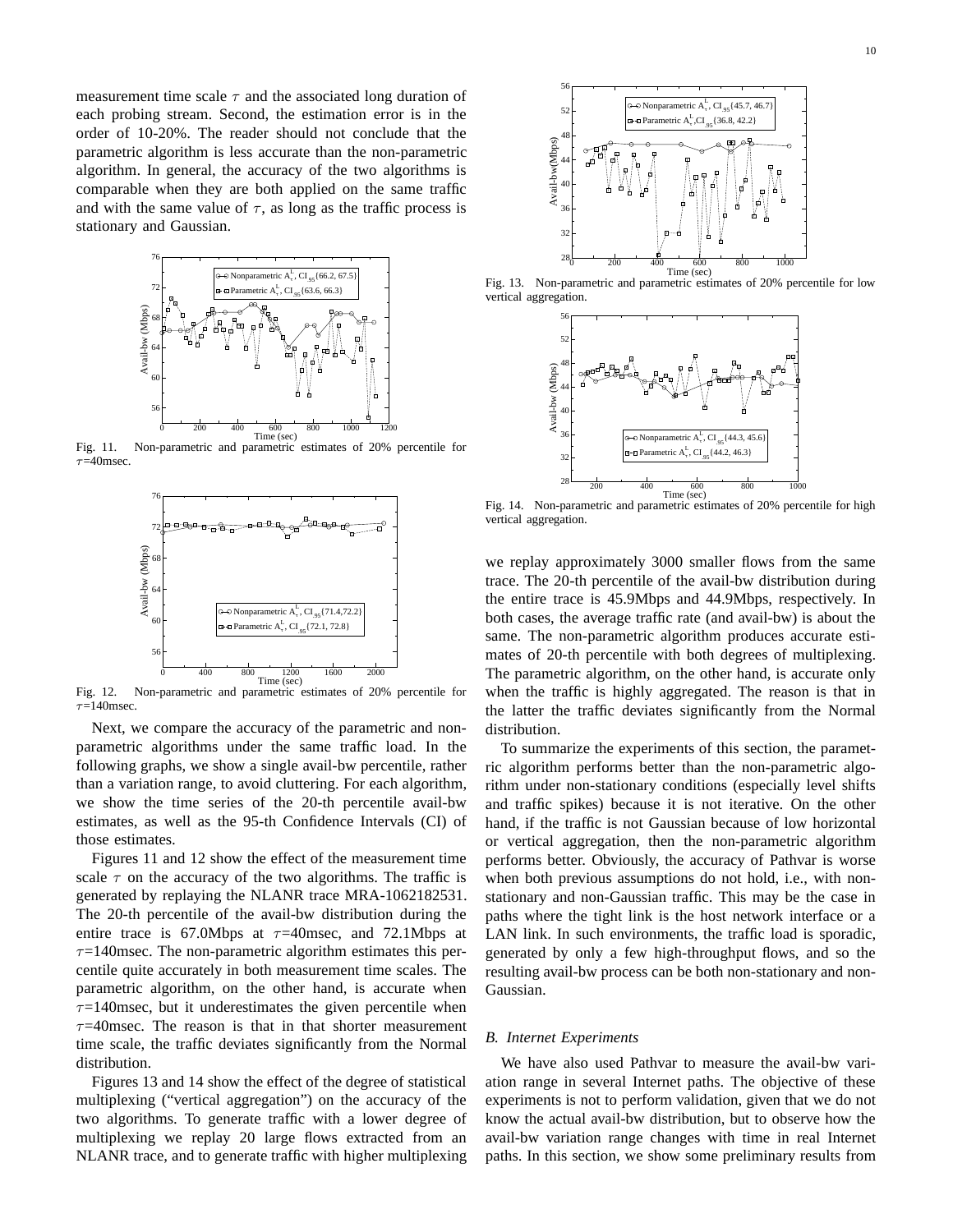two Internet paths between Georgia Tech (in Atlanta GA) and two universities in Greece (in Ioannina and Heraclion-Crete). In both cases, we have evidence that the tight link is the campus access link of the Greek universities (based on the corresponding MRTG graphs).



Fig. 15. Variation range estimates at the Internet path from Georgia Tech to University of Ioannina.



Fig. 16. Variation range estimates at the Internet path from University of Crete to Georgia Tech.

Figure 15 shows the estimated 20%-80% variation range of the avail-bw for the path from Georgia Tech to University of Ioannina over a two-hour time period. The time reported in the x-axis refers to local time in Greece. The measurement timescale is 40msec and the estimates are obtained using the non-parametric algorithm. A first observation is that the avail-bw gradually increases, especially after 22:30pm. A second, more interesting observation is that the variation range decreases as the average avail-bw increases. We discuss the relation between avail-bw variability and tight link utilization in the next section.

Figure 16 shows the estimated 20%-80% variation range for the avail-bw for a path from University of Crete (UoC) in Heraclion to Georgia Tech over a three-hour window. The time reported in the x-axis refers to local time in Greece. The measurement timescale is 40msec and the estimates are obtained using the non-parametric algorithm. A first observation is that the avail-bw shows a sharp increase at 8:00am. We confirmed this unusual behavior with the MRTG graph of the UoC campus access link. One possible explanation is that certain applications (e.g., p2p file transfers) are blocked during working hours. Another interesting observation is that even though the average avail-bw is roughly constant between 6:00am and 8:00am, the variation range fluctuates significantly. This illustrates that estimating only the average availbw may be an insufficient indicator for the load of a network path.

## VII. VARIABILITY FACTORS

The previous sections focused on the estimation of the avail-bw variation range through end-to-end measurements. Which are the factors, however, that affect the variability of the avail-bw distribution? Why does the traffic appear to be more "bursty" in some paths than in other paths? Two pieces of conventional wisdom are that "heavier load conditions also produce wider traffic variations" and that "a higher degree of multiplexing makes the traffic smoother". Under which conditions, however, are these statements true?

In this section, we focus on four different factors, and show how they affect the variability of the avail-bw distribution. These factors are the traffic load at the tight link, the number of competing flows, the rate of competing flows, and of course the measurement time scale. The first three factors are related to the traffic characteristics at the tight link, while the last factor is related to the way the avail-bw is measured. Even though these factors have been examined in different contexts before, our focus here is specifically on the way these factors affect the variation range of the avail-bw distribution.

The following results are based on a simulation study in which we measure the avail-bw variation range as we vary each of the previous four factors. Specifically, we have implemented an NS module for Pathvar that is identical to the actual prototype described in §VI. Unless noted otherwise, we use the following parameters in the simulation:  $\tau = 50$ msec and  $N=40$  streams. The simulation topology includes a tight link with capacity  $C_t$ =50Mbps. The traffic at the tight link is generated by a large number of edge nodes, and it resembles short HTTP flows running over TCP NewReno. Each such flow transfers 10-15 packets from a server to a client through the tight link, sleeps for a random time interval (that is adjusted based on the desired average load), and then repeats the previous cycle.

During each simulation Pathvar runs  $M=25$  consecutive times, estimating a 10%-90% variation range  $[A_\tau^L(i), A_\tau^H(i)],$ for  $i = 1...M$ , after each run. To summarize the M ranges into a single figure, we calculate the average width  $\hat{V}$  of the estimated variation ranges as follows

$$
\hat{V} = \frac{\sum_{i=1}^{M} (A_{\tau}^{H}(i) - A_{\tau}^{L}(i))}{M}
$$
\n(13)

We also calculate the standard deviation  $\hat{E}$  of these M samples, to quantify their dispersion around  $\hat{V}$ .

The following simulations also serve as a validation study of Pathvar. To do so, we collect a traffic trace at the tight link during the simulation and then measure the width  $V = A_{\tau}^H A^L_\tau$  of the actual variation range  $[A^L_\tau, A^H_\tau]$ . The comparison of  $\hat{V}$  with V indicates whether Pathvar can successfully estimate the avail-bw variation range width.

#### *A. Effect of tight link utilization*

The first factor we consider is the average utilization  $u$ at the tight link. From queueing theory we know that the variance of the queueing delay or backlog in most queueing systems increases as the utilization increases [17]. How does the utilization affect the avail-bw variability however?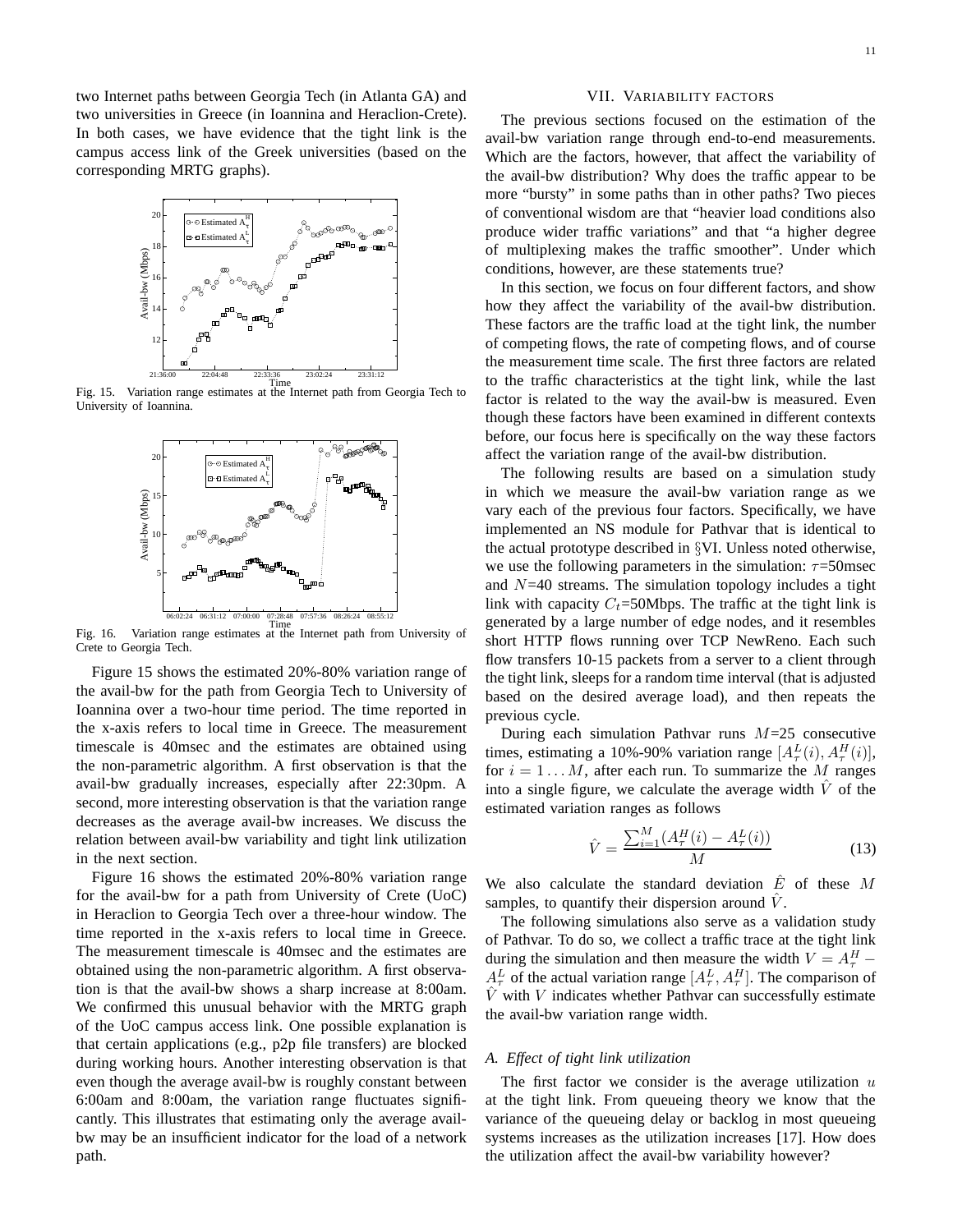

Y-axis) and CoV (right Y-axis).



Fig. 18. Effect of capacity scaling on the variation range width (left Y-axis) and CoV (right Y-axis).

## In Figure 17, we show the estimated and the actual variation range width for six values of  $u$ . The utilization is controlled by adjusting the number of TCP clients. The measurement time scale is  $\tau$ =30msec. The first observation, in terms of validating Pathvar, is that the actual variation range width  $V$  is very close to the estimation  $\hat{V}$ , and always within a range of  $\pm E/2$ .

Second, the variation range width increases with  $u$  up to a certain point. After that point, the variation range width decreases with  $u$ . The point of the maximum variability in this particular simulation occurs when the utilization is around 70%, but this depends on the measurement time scale and on the characteristics of the traffic mix. What is the reason for this non-monotonic variation of  $V$  with  $u$ ? Intuitively, when  $u$  is relatively low, i.e., in light load conditions,  $V$  increases with  $u$  because of the increasing variability in the offered load. With Poisson traffic, the variance of the offered load increases linearly with the average traffic rate. As  $u$  approaches 100%, however, the tight link often becomes saturated. During the time periods that the tight link is saturated, the departure rate at the output of the tight link remains constant, and so the avail-bw variability drops. In the extreme case that the tight link is always fully utilized, the avail-bw remains constantly zero, and so its variability is also zero. Note that it is important to distinguish between the traffic variability at the input of a link versus at the output. Even if the input rate has high traffic spikes, the traffic rate at the output is essentially "clamped" by the link capacity. It is this clamping effect that causes the variation range reduction at high loads. This effect has been also studied in [18], examining the relation between load and traffic variance.

It is interesting that the Coefficient of Variation (CoV) of the traffic at the output of the tight link follows a different trend than the variation range (see Figure 17). Specifically, the CoV, which is defined as the standard deviation of the availbw over the average avail-bw, increases monotonically with  $u$ . This trend should not be misinterpreted as an indication that heavier loads cause wider traffic variability. This is only true in relative terms, when the avail-bw variability is normalized by the average avail-bw. In absolute terms, instead, the avail-bw variability reaches its maximum when the link is significantly loaded but not congested.

#### *B. Statistical multiplexing effects and scaling models*

Another conventional wisdom is that a higher degree of statistical multiplexing, under the same load conditions, makes the traffic smoother. To examine the validity of this statement, we first need to clarify what it means to increase the degree of multiplexing at a link.

We distinguish between two scaling models. In the first, referred to as "capacity scaling", we increase the capacity of the tight link proportionally to the number of competing flows. The average rate of each flow, as well as the utilization of the tight link, remain constant. In the second, referred to as "flow scaling", we increase the number of competing flows at the tight link while proportionally decreasing their average rate; the capacity and utilization of the tight link remain constant. Note that in both scaling models the number of competing flows at the tight link increases, while the utilization of that link remains the same.

*1) Capacity Scaling:* To simulate capacity scaling, we increase the number of TCP clients  $U$  proportionally to the capacity  $C_t$  of the tight link. Specifically, U is increased from 3 to about 90,  $C_t$  is increased from 10Mbps to 300Mbps, while the tight link utilization is kept constant at 50%. Each TCP client transmits an average of 1000 packets, then sleeps for a random time interval between 2-5 secs, and then repeats the previous cycle. The capacity of the access link of each client is fixed to 2Mbps, and the average rate of each TCP flow also remains constant.

Figure 18 shows the effect of capacity scaling on the availbw variation range width and CoV. Interestingly, capacity scaling has a different effect on the avail-bw variability, depending on whether we look at the variation range width or at the CoV. The former increases with  $C_t$ , while the latter decreases. To understand why, suppose that  $X_i$  is the traffic process generated by flow i, while  $Y = \sum_{i=1}^{U} X_i$  is the aggregate traffic process at the tight link generated by  $U$  flows. If the  $U$  flows are independent, which is a reasonable assumption when the tight link is not congested, and if we assume for simplicity that the flows are identically distributed with  $Var[X_i] = Var[X]$ , then we have that  $Var[Y] = UVar[X]$ . So, the variation range width of  $Y$  will increase with  $U$ . Actually, if  $Y$  is Gaussian, then the width  $V$  of a symmetric variation range is proportional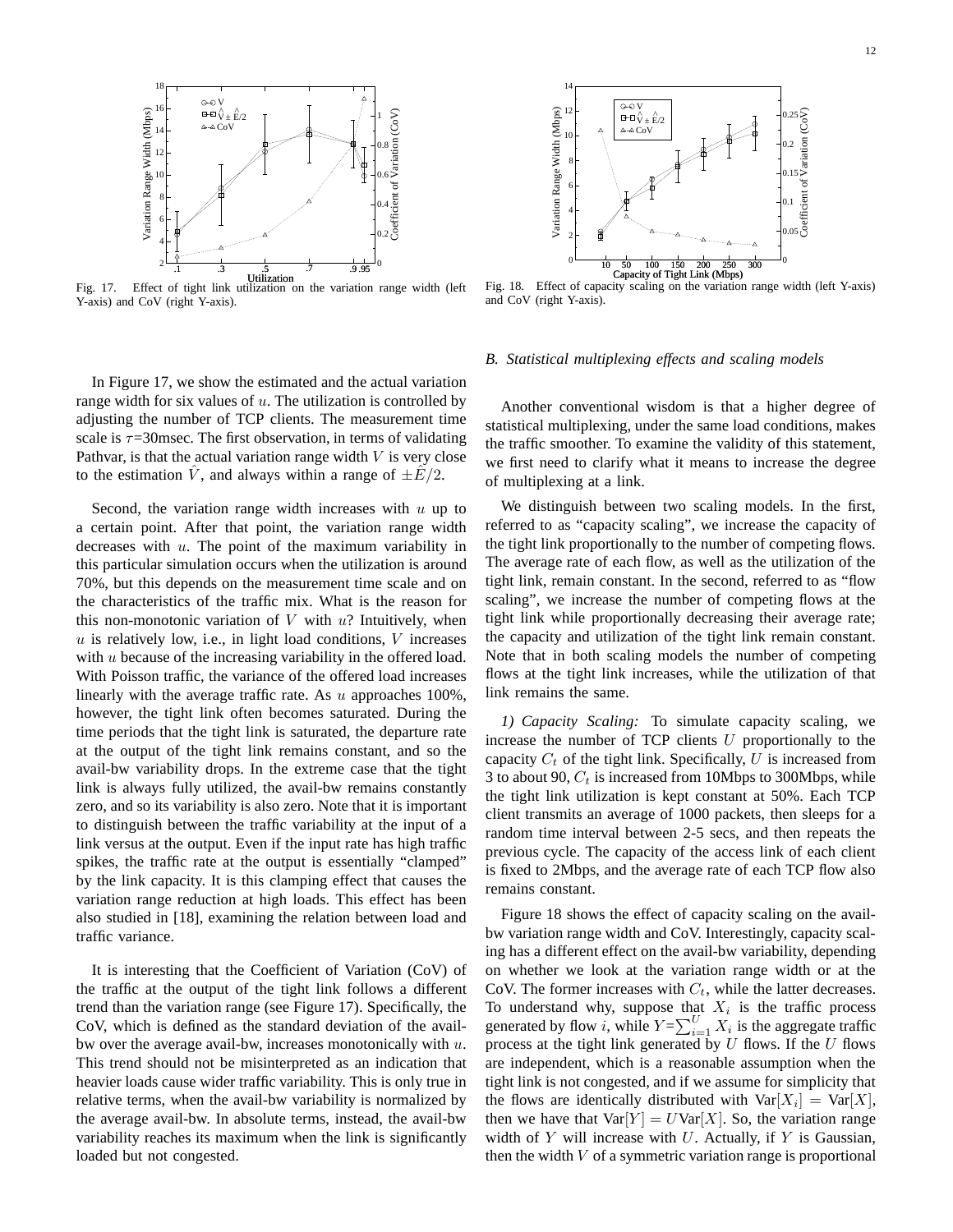

Fig. 19. Effect of flow scaling on the variation range width (left Y-axis) and CoV (right Y-axis).

to the standard deviation of  $Y<sup>2</sup>$ . In that case, V increases proportionally to  $\sqrt{U}$ . The CoV of the avail-bw, on the other hand, is equal to

$$
CoV = \frac{\sqrt{C - U\text{Var}[X]}}{C - UE[X]} = \frac{\sqrt{U\text{Var}[X]}}{C - UE[X]} \tag{14}
$$

In capacity scaling,  $U$  increases proportionally with  $C$ , and so the CoV decreases as  $1/\sqrt{C}$ . So, the relative variability of the avail-bw decreases with capacity scaling, even though the absolute width of the variation range increases.

*2) Flow scaling:* To simulate flow scaling, we increase the number of users U (TCP clients) decreasing proportionally the average traffic rate of each user. This rate reduction is achieved by decreasing the capacity  $C_e$  of the edge link that connects each user to the tight link. The throughput of the TCP transfers is determined by  $C_e$  in these simulations. Figure 19 shows the effect of capacity scaling on the avail-bw variation range width and CoV. In the case of flow scaling, note that both the absolute variation range as well as the CoV decrease as the number of users increases.

An interesting question is, why does the variation range width decrease with flow scaling, but it increases with capacity scaling? Consider again the simple model of the previous paragraph. The variance of Y is  $Var[Y] = UVar[X]$ , assuming independence among the  $U$  users. The difference with capacity scaling, however, is that in flow scaling the variance  $Var[X]$ of each flow decreases as  $U$  increases. This is at least the case for most traffic processes: their variance decreases as the average rate decreases. In the Poisson process, the variance is simply equal to the average rate. In the Poisson Pareto Burst Process [19], which creates self-similar traffic, the variance is proportional the square of the average rate. As long as  $\text{Var}[X]$ decreases faster than the increase in  $U$ , the variance  $Var[Y]$ will decrease as we increase the number of users. This is the case for the traffic mix that we simulate in Figure 19, or for the Poisson Pareto Burst Process. On other hand, this would not be the case for the Poisson process, in which  $Var[Y]$  remains constant as we increase U.

The fact that the CoV decreases with flow scaling also depends on the relation between  $U$  and  $Var[X]$ . As in the previous paragraph, the avail-bw CoV is given by (14). Since the denominator (average avail-bw) remains constant, the CoV



Fig. 20. Effect of time scale  $\tau$  on the variation range width.

decreases if the variance of individual flows decreases faster than the flow average rate.

#### *C. Effect of measurement timescale*

As mentioned in the Introduction, the variability of the availbw decreases with  $\tau$ . The rate of decrease, however, can be very different depending on the correlation structure of the underlying traffic process. If  $A_{\tau}(t)$  is an IID random process, then the variance decreases inversely proportional with the length of the averaging time scale

$$
\text{Var}[A_{k\tau}] = \frac{\text{Var}[A_{\tau}]}{k} \tag{15}
$$

On the other hand, if  $A_{\tau}(t)$  is an exactly self-similar process with Hurst parameter  $0.5 < H < 1$ , the variance decreases slower

$$
\text{Var}[A_{k\tau}] = \frac{\text{Var}[A_{\tau}]}{k^{2(1-H)}}\tag{16}
$$

A tool such as Pathvar can estimate the variation range in different time scales. Consequently, it is possible to infer through end-to-end measurements whether the avail-bw process is an IID or a self-similar process, and in the latter, to measure the local Hurst parameter in a certain range of time scales.

Figure 20 shows the actual and the estimated variation range width of the avail-bw in six measurement time scales:  $\tau$ =50, 100, 200, 300, 400, and 500msec. As we expected, V decreases with  $\tau$ . More interestingly, however, the decrease rate is consistent with a self-similar process with Hurst parameter  $H=0.7$ . Of course this scaling behavior is valid locally in the previous range of  $\tau$ ; the Hurst parameter may be different in larger time scales.

## VIII. CONCLUSIONS

This paper focused on the estimation of the avail-bw variation range using end-to-end network measurements. To the extent of our knowledge, this is the first work that aimed to measure the variability of the avail-bw, rather than its mean. We developed and evaluated two complementary estimation algorithms. The selection among the two algorithms depends on the measurement time scale, the degree of multiplexing at the tight link, and the stationarity of the traffic at the measured path. The accuracy of the proposed algorithms will probably be satisfactory for most applications, with relative errors up to 10-20%.

<sup>&</sup>lt;sup>2</sup>For instance, if Y is Gaussian, then it is easy to calculate that the 10%-90% variation range width is equal to 2.56 $\sigma$ , where  $\sigma$  is the std-deviation of  $Y$ .